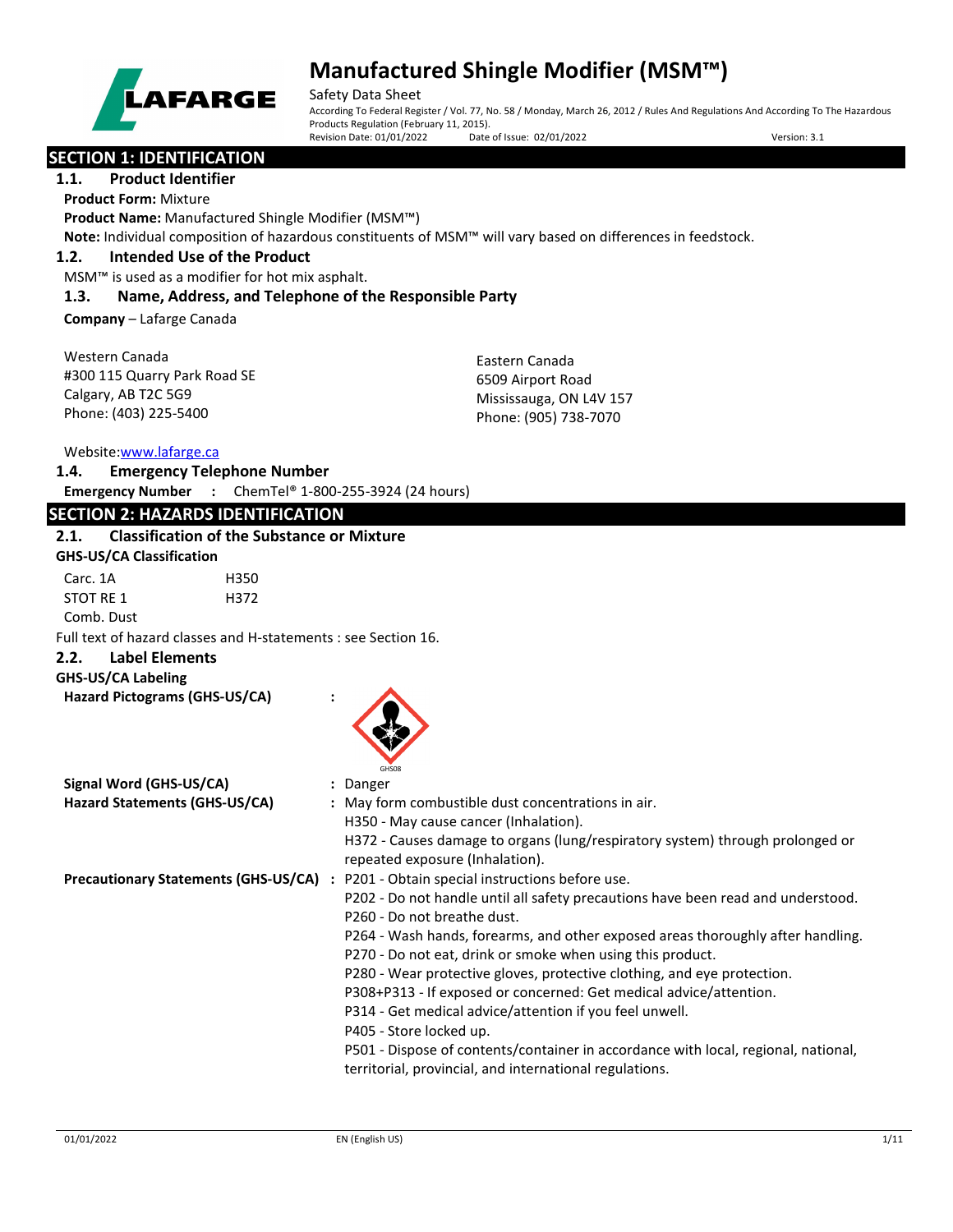Safety Data Sheet

According To Federal Register / Vol. 77, No. 58 / Monday, March 26, 2012 / Rules And Regulations And According To The Hazardous Products Regulation (February 11, 2015).

## **2.3. Other Hazards**

Exposure may aggravate pre-existing eye, skin, or respiratory conditions. Hot asphalt can release toxic Hydrogen Sulfide gas! Hydrogen Sulfide can accumulate in vapor space of tanks and vessels during transfer and storage of this material. Repeated or prolonged exposure to respirable (airborne) crystalline silica dust will cause lung damage in the form of silicosis. Symptoms will include progressively more difficult breathing, cough, fever, and weight loss.

### **2.4. Unknown Acute Toxicity (GHS-US/CA)**

No data available

## **SECTION 3: COMPOSITION/INFORMATION ON INGREDIENTS**

**3.2. Mixture**

| <b>Name</b>                         | <b>Product Identifier</b> | $%$ $*$   | <b>GHS Ingredient Classification</b> |
|-------------------------------------|---------------------------|-----------|--------------------------------------|
| Carbonic acid, magnesium salt (1:1) | (CAS-No.) 546-93-0        | $8 - 40$  | Not classified                       |
| Limestone                           | (CAS-No.) 1317-65-3       | $8 - 40$  | Not classified                       |
| Asphalt                             | (CAS-No.) 8052-42-4       | $20 - 35$ | Carc. 2, H351                        |
| Cellulose                           | (CAS-No.) 9004-34-6       | < 20      | Comb. Dust                           |
| Glass, oxide, chemicals             | (CAS-No.) 65997-17-3      | < 15      | Carc. 1B, H350                       |
| Quartz                              | (CAS-No.) 14808-60-7      | < 10      | Carc. 1A, H350                       |
|                                     |                           |           | <b>STOT SE 3, H335</b>               |
|                                     |                           |           | <b>STOT RE 1, H372</b>               |
| Hydrogen sulfide                    | (CAS-No.) 7783-06-4       | $***$     | Flam. Gas 1, H220                    |
|                                     |                           |           | Press. Gas (Lig.), H280              |
|                                     |                           |           | Acute Tox. 2 (Inhalation:gas), H330  |
|                                     |                           |           | Eye Irrit. 2A, H319                  |
|                                     |                           |           | <b>STOT SE 3, H335</b>               |
|                                     |                           |           | <b>STOT SE 1, H370</b>               |
|                                     |                           |           | Aquatic Acute 1, H400                |
|                                     |                           |           | Aquatic Chronic 1, H410              |

Full text of H-phrases: see Section 16.

\*Percentages are listed in weight by weight percentage (w/w%) for liquid and solid ingredients. Gas ingredients are listed in volume by volume percentage (v/v%).

\*\* May be formed during processing.

## **SECTION 4: FIRST AID MEASURES**

### **4.1. Description of First-aid Measures**

**General:** Never give anything by mouth to an unconscious person. If you feel unwell, seek medical advice (show the label where possible).

**Inhalation:** Using proper respiratory protection, move the exposed person to fresh air at once. Encourage exposed person to cough, spit out, and blow nose to remove dust. Immediately call a poison center, physician, or emergency medical service.

**Skin Contact:** Remove contaminated clothing. Drench affected area with water for at least 15 minutes. Obtain medical attention if irritation develops or persists. Cool skin rapidly with cold water after contact with molten product. Removal of solidified molten material from skin requires medical assistance.

**Eye Contact:** Rinse cautiously with water for at least 15 minutes. Remove contact lenses, if present and easy to do. Continue rinsing. Obtain medical attention.

**Ingestion:** Rinse mouth. Do NOT induce vomiting. Obtain medical attention.

### **4.2. Most Important Symptoms and Effects Both Acute and Delayed**

**General**: Risk of thermal burns on contact with molten product. Causes damage to organs (lung/respiratory system) through prolonged or repeated exposure (Inhalation). May cause cancer by inhalation.

**Inhalation:** Dust may be harmful or cause irritation. Some studies show that exposure to respirable crystalline silica (without silicosis) or that the disease silicosis may be associated with the increased incidence of several autoimmune disorders such as scleroderma (thickening of the skin), systemic lupus erythematosus, rheumatoid arthritis and diseases affecting the kidneys. Silicosis increases the risk of tuberculosis. Some studies show an increased incidence of chronic kidney disease and end-stage renal disease in workers exposed to respirable crystalline silica.

**Skin Contact:** Direct contact may cause irritation by mechanical abrasion.

**Eye Contact:** May cause mechanical eye irritation.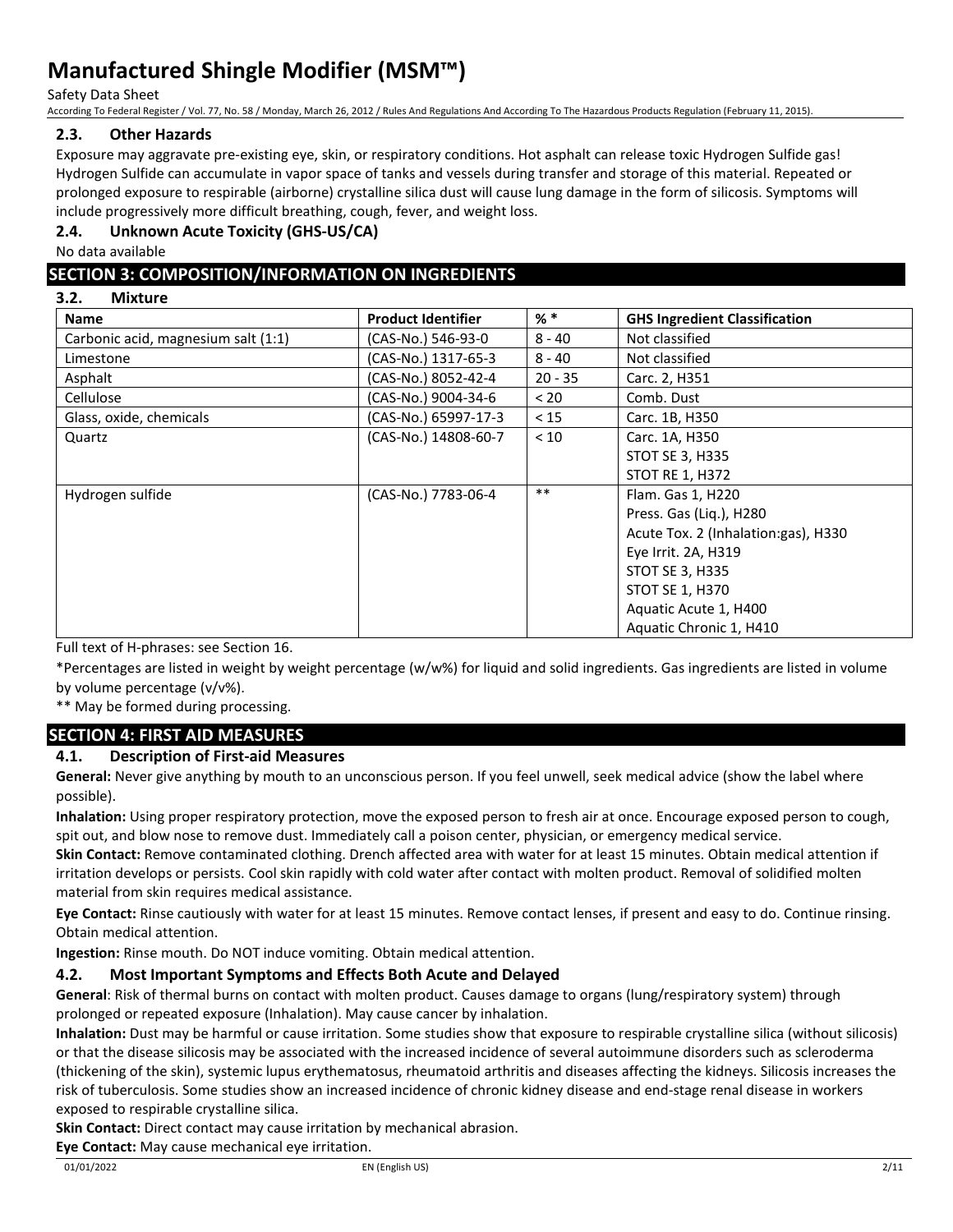Safety Data Sheet

According To Federal Register / Vol. 77, No. 58 / Monday, March 26, 2012 / Rules And Regulations And According To The Hazardous Products Regulation (February 11, 2015).

**Ingestion:** Ingestion may cause adverse effects.

**Chronic Symptoms:** Long term exposure to respirable crystalline silica results in a significant risk of developing silicosis and other nonmalignant respiratory disease, lung cancer, kidney effects, and immune system effects.

#### **4.3. Indication of Any Immediate Medical Attention and Special Treatment Needed**

If exposure or concerned, get medical advice and attention. If medical advice is needed, have product container or label at hand.

## **SECTION 5: FIRE-FIGHTING MEASURES**

### **5.1. Extinguishing Media**

**Suitable Extinguishing Media:** Water spray, dry chemical, foam, carbon dioxide.

**Unsuitable Extinguishing Media:** Do not use a heavy water stream. Use of heavy stream of water may spread fire.

#### **5.2. Special Hazards Arising From the Substance or Mixture**

**Fire Hazard:** Not considered flammable but may burn at high temperatures.

**Explosion Hazard:** This product is a combustible dust and as such is a potential fire/dust explosion hazard. Avoid creation of airborne dust. Fine dust particles dispersed in air in sufficient concentrations and in the presence of an ignition source is a potential dust explosion hazard.

**Reactivity:** Hazardous reactions will not occur under normal conditions.

#### **5.3. Advice for Firefighters**

**Precautionary Measures Fire:** Exercise caution when fighting any chemical fire.

**Firefighting Instructions:** Use water spray or fog for cooling exposed containers.

**Protection During Firefighting:** Do not enter fire area without proper protective equipment, including respiratory protection.

**Hazardous Combustion Products**: Carbon oxides (CO, CO2). Hydrogen sulfide. Oxides of magnesium. Silicon oxides. Sulfur oxides. **Other Information:** Risk of dust explosion.

#### **5.4. Advice for Firefighters**

Refer to Section 9 for flammability properties.

### **SECTION 6: ACCIDENTAL RELEASE MEASURES**

#### **6.1. Personal Precautions, Protective Equipment and Emergency Procedures**

**General Measures:** Do not handle until all safety precautions have been read and understood. Do not breathe dust. Do not get in eyes, on skin, or on clothing. Avoid generating dust. Remove ignition sources. Keep away from heat, hot surfaces, sparks, open flames, and other ignition sources. No smoking.

#### **6.1.1. For Non-Emergency Personnel**

**Protective Equipment:** Use appropriate personal protective equipment (PPE).

**Emergency Procedures:** Evacuate unnecessary personnel.

#### **6.1.2. For Emergency Personnel**

**Protective Equipment:** Equip cleanup crew with proper protection.

**Emergency Procedures:** Upon arrival at the scene, a first responder is expected to recognize the presence of dangerous goods, protect oneself and the public, secure the area, and call for the assistance of trained personnel as soon as conditions permit. Ventilate area.

#### **6.2. Environmental Precautions**

Prevent entry to sewers and public waters.

#### **6.3. Methods and Materials for Containment and Cleaning Up**

**For Containment:** Contain solid spills with appropriate barriers and prevent migration and entry into sewers or streams. **Methods for Cleaning Up:** Clean up spills immediately and dispose of waste safely. Recover the product by vacuuming, shoveling or sweeping. Transfer spilled material to a suitable container for disposal. Contact competent authorities after a spill.

#### **6.4. Reference to Other Sections**

See Section 8 for exposure controls and personal protection and Section 13 for disposal considerations.

### **SECTION 7: HANDLING AND STORAGE**

### **7.1. Precautions for Safe Handling**

**Additional Hazards When Processed:** Cutting, crushing, sanding or grinding of crystalline silica-bearing materials will release respirable crystalline silica. Use all appropriate measures of dust control or suppression, and Personal Protective Equipment (PPE) described in Section 8 below. Heavy material - proper lifting methods or equipment. May release hydrogen sulfide. Hydrogen sulfide is a highly flammable and toxic gas. Gas can accumulate in the headspace of closed containers; use caution when opening sealed containers. Heating the product or containers can cause thermal decomposition of the product and release hydrogen sulfide.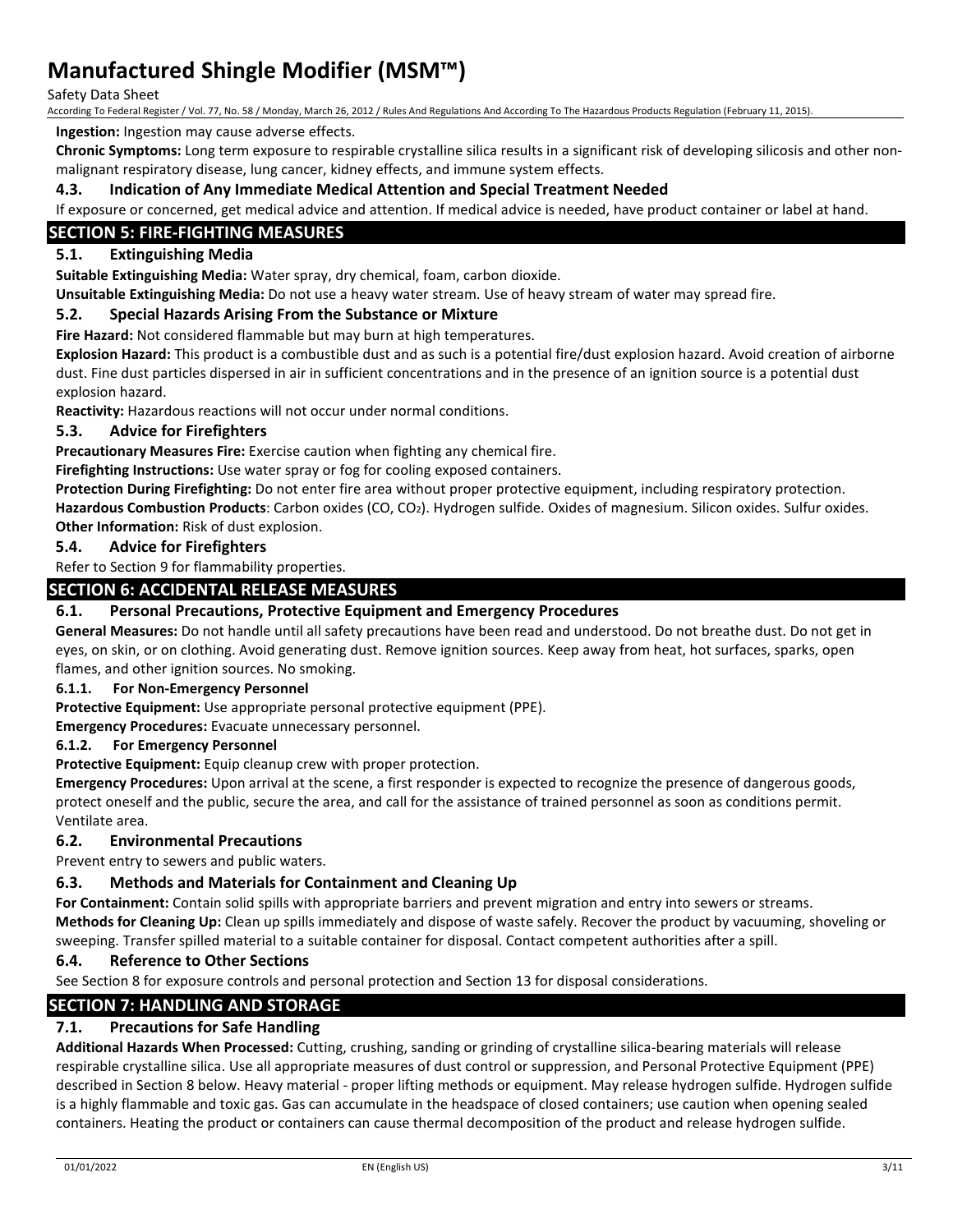#### Safety Data Sheet

According To Federal Register / Vol. 77, No. 58 / Monday, March 26, 2012 / Rules And Regulations And According To The Hazardous Products Regulation (February 11, 2015).

Accumulation and dispersion of dust with an ignition source can cause a combustible dust explosion. Keep dust levels to a minimum and follow applicable regulations.

**Precautions for Safe Handling:** Obtain special instructions before use. Do not handle until all safety precautions have been read and understood. Wash hands and other exposed areas with mild soap and water before eating, drinking or smoking and when leaving work. Avoid creating or spreading dust. Do not breathe dust. Avoid contact with eyes, skin and clothing. Keep away from heat, sparks, open flames, and hot surfaces. No smoking.

**Hygiene Measures:** Handle in accordance with good industrial hygiene and safety procedures.

### **7.2. Conditions for Safe Storage, Including Any Incompatibilities**

**Technical Measures:** Comply with applicable regulations. Avoid creating or spreading dust. Use explosion-proof electrical, ventilating, lighting equipment. Proper grounding procedures to avoid static electricity should be followed.

**Storage Conditions:** Keep container closed when not in use. Store in a dry, cool place. Keep/Store away from direct sunlight,

extremely high or low temperatures and incompatible materials. Store locked up/in a secure area.

**Incompatible Materials:** Dissolves in hydrofluoric acid, producing corrosive silicon tetrafluoride gas.

#### **7.3. Specific End Use(s)**

MSM™ is used as a modifier for hot mix asphalt.

### **SECTION 8: EXPOSURE CONTROLS/PERSONAL PROTECTION**

#### **8.1. Control Parameters**

For substances listed in Section 3 that are not listed here, there are no established Exposure limits from the manufacturer, supplier, importer, or the appropriate advisory agency including: ACGIH (TLV), AIHA (WEEL), NIOSH (REL), OSHA (PEL), Canadian provincial governments, or the Mexican government.

| Carbonic acid, magnesium salt (1:1) (546-93-0) |                       |                                                                               |
|------------------------------------------------|-----------------------|-------------------------------------------------------------------------------|
| <b>USA NIOSH</b>                               | NIOSH REL (TWA)       | 10 mg/m <sup>3</sup> (total dust - Magnesite)                                 |
|                                                |                       | 5 mg/m <sup>3</sup> (respirable dust - Magnesite)                             |
| <b>British Columbia</b>                        | <b>OEL TWA</b>        | 10 mg/m <sup>3</sup> (total dust - Magnesite)                                 |
|                                                |                       | 3 mg/m <sup>3</sup> (respirable fraction - Magnesite)                         |
| <b>New Brunswick</b>                           | <b>OEL TWA</b>        | 10 mg/m <sup>3</sup> (particulate matter containing no Asbestos and <1%       |
|                                                |                       | Crystalline silica - Magnesite)                                               |
| <b>Nunavut</b>                                 | <b>OEL STEL</b>       | 20 mg/m <sup>3</sup> (Magnesite)                                              |
| <b>Nunavut</b>                                 | <b>OEL TWA</b>        | 10 mg/m <sup>3</sup> (Magnesite)                                              |
| <b>Northwest Territories</b>                   | <b>OEL STEL</b>       | 20 mg/m <sup>3</sup> (Magnesite)                                              |
| <b>Northwest Territories</b>                   | <b>OEL TWA</b>        | 10 mg/m <sup>3</sup> (Magnesite)                                              |
| Québec                                         | <b>VEMP</b>           | 10 mg/m <sup>3</sup> (containing no Asbestos and <1% Crystalline silica-total |
|                                                |                       | dust - Magnesite)                                                             |
| Limestone (1317-65-3)                          |                       |                                                                               |
| <b>Mexico</b>                                  | <b>OEL TWA</b>        | 10 mg/m $3$                                                                   |
| <b>Mexico</b>                                  | <b>OEL STEL</b>       | 20 mg/m $3$                                                                   |
| <b>USA OSHA</b>                                | <b>OSHA PEL (TWA)</b> | 15 mg/m <sup>3</sup> (total dust)                                             |
|                                                |                       | 5 mg/m <sup>3</sup> (respirable fraction)                                     |
| <b>USA NIOSH</b>                               | NIOSH REL (TWA)       | 10 mg/m <sup>3</sup> (total dust)                                             |
|                                                |                       | 5 mg/m <sup>3</sup> (respirable dust)                                         |
| <b>Alberta</b>                                 | <b>OEL TWA</b>        | 10 mg/m $3$                                                                   |
| <b>British Columbia</b>                        | <b>OEL STEL</b>       | 20 mg/m <sup>3</sup> (total dust)                                             |
| <b>British Columbia</b>                        | <b>OEL TWA</b>        | 10 mg/m <sup>3</sup> (total dust)                                             |
|                                                |                       | 3 mg/m <sup>3</sup> (respirable fraction)                                     |
| <b>New Brunswick</b>                           | <b>OEL TWA</b>        | 10 mg/m <sup>3</sup> (particulate matter containing no Asbestos and <1%       |
|                                                |                       | Crystalline silica)                                                           |
| <b>Nunavut</b>                                 | <b>OEL STEL</b>       | 20 mg/m $3$                                                                   |
| <b>Nunavut</b>                                 | <b>OEL TWA</b>        | 10 mg/m $3$                                                                   |
| <b>Northwest Territories</b>                   | <b>OEL STEL</b>       | $20 \text{ mg/m}^3$                                                           |
| <b>Northwest Territories</b>                   | <b>OEL TWA</b>        | $10 \text{ mg/m}^3$                                                           |
| Québec                                         | <b>VEMP</b>           | 10 mg/m <sup>3</sup> (Limestone, containing no Asbestos and <1% Crystalline   |
|                                                |                       | silica-total dust)                                                            |
|                                                |                       |                                                                               |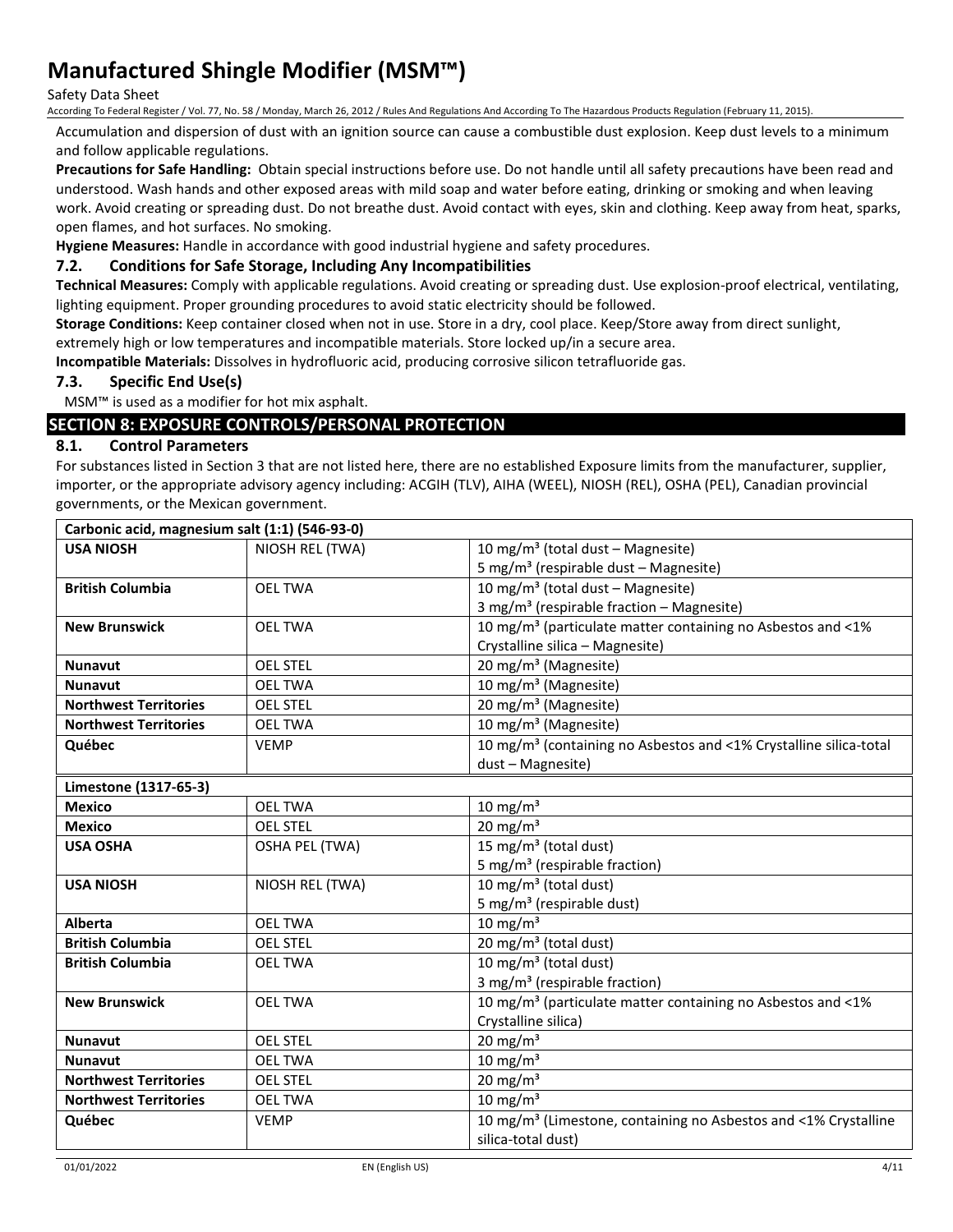Safety Data Sheet

According To Federal Register / Vol. 77, No. 58 / Monday, March 26, 2012 / Rules And Regulations And According To The Hazardous Products Regulation (February 11, 2015).

| Saskatchewan                       | <b>OEL STEL</b>                          | 20 mg/m <sup>3</sup>                                               |
|------------------------------------|------------------------------------------|--------------------------------------------------------------------|
| Saskatchewan                       | <b>OEL TWA</b>                           | $10 \text{ mg/m}^3$                                                |
| Yukon                              | <b>OEL STEL</b>                          | 20 mg/m $3$                                                        |
| Yukon                              | <b>OEL TWA</b>                           | 30 mppcf                                                           |
|                                    |                                          | $10 \text{ mg/m}^3$                                                |
| Asphalt (8052-42-4)                |                                          |                                                                    |
| <b>Mexico</b>                      | <b>OEL TWA</b>                           | 5 mg/ $m3$                                                         |
| <b>Mexico</b>                      | <b>OEL STEL</b>                          | $10 \text{ mg/m}^3$                                                |
| <b>USA ACGIH</b>                   | <b>ACGIH TWA</b>                         | 0.5 mg/m <sup>3</sup> (fume, inhalable particulate matter)         |
| <b>USA ACGIH</b>                   | ACGIH chemical category                  | Not Classifiable as a Human Carcinogen fume, coal tar-free         |
| <b>USA ACGIH</b>                   | <b>Biological Exposure Indices (BEI)</b> | 2.5 µg/l Parameter: 1-Hydroxypyrene with hydrolysis - Medium:      |
|                                    |                                          | urine - Sampling time: end of shift at end of workweek             |
|                                    |                                          | (background) Parameter: 3-Hydroxybenzo(a)pyrene with hydrolysis    |
|                                    |                                          | - Medium: urine - Sampling time: end of shift at end of workweek   |
|                                    |                                          | (nonquantitative)                                                  |
| <b>USA NIOSH</b><br><b>Alberta</b> | NIOSH REL (ceiling)<br><b>OEL TWA</b>    | 5 mg/m <sup>3</sup> (fume)<br>5 mg/m <sup>3</sup> (Petroleum-fume) |
| <b>British Columbia</b>            | <b>OEL TWA</b>                           | 0.5 mg/m <sup>3</sup> (inhalable fume)                             |
| <b>Manitoba</b>                    | <b>OEL TWA</b>                           | 0.5 mg/m <sup>3</sup> (fume, inhalable particulate matter)         |
| <b>New Brunswick</b>               | <b>OEL TWA</b>                           | 5 mg/m <sup>3</sup> (petroleum fumes)                              |
| <b>Newfoundland &amp; Labrador</b> | <b>OEL TWA</b>                           | 0.5 mg/m <sup>3</sup> (fume, inhalable particulate matter)         |
| Nova Scotia                        | <b>OEL TWA</b>                           | 0.5 mg/m <sup>3</sup> (fume, inhalable particulate matter)         |
| <b>Nunavut</b>                     | <b>OEL STEL</b>                          | 1.5 mg/m <sup>3</sup> (Bitumen-fume)                               |
| <b>Nunavut</b>                     | <b>OEL TWA</b>                           | 0.5 mg/m <sup>3</sup> (Bitumen-fume)                               |
| <b>Northwest Territories</b>       | <b>OEL STEL</b>                          | 1.5 mg/m <sup>3</sup> (Bitumen-fume)                               |
| <b>Northwest Territories</b>       | <b>OEL TWA</b>                           | 0.5 mg/m <sup>3</sup> (Bitumen-fume)                               |
| <b>Ontario</b>                     | <b>OEL TWA</b>                           | 0.5 mg/m <sup>3</sup> (fume, inhalable)                            |
| <b>Prince Edward Island</b>        | <b>OEL TWA</b>                           | 0.5 mg/m <sup>3</sup> (fume, inhalable particulate matter)         |
| Québec                             | <b>VEMP</b>                              | 5 mg/m <sup>3</sup> (fume)                                         |
| Saskatchewan                       | <b>OEL STEL</b>                          | 1.5 mg/m <sup>3</sup> (fume and inhalable fraction)                |
| Saskatchewan                       | <b>OEL TWA</b>                           | 0.5 mg/m <sup>3</sup> (fume and inhalable fraction)                |
| Yukon                              | <b>OEL STEL</b>                          | 10 mg/m $3$ (fume)                                                 |
| Yukon                              | <b>OEL TWA</b>                           | 5 mg/m <sup>3</sup> (fume)                                         |
| Cellulose (9004-34-6)              |                                          |                                                                    |
| <b>Mexico</b>                      | <b>OEL TWA</b>                           | $10 \text{ mg/m}^3$                                                |
| <b>Mexico</b>                      | <b>OEL STEL</b>                          | $20 \text{ mg/m}^3$                                                |
| <b>USA ACGIH</b>                   | <b>ACGIH TWA</b>                         | 10 mg/m $3$                                                        |
| <b>USA OSHA</b>                    | <b>OSHA PEL (TWA)</b>                    | 15 mg/m <sup>3</sup> (total dust)                                  |
|                                    |                                          | 5 mg/m <sup>3</sup> (respirable fraction)                          |
| <b>USA NIOSH</b>                   | NIOSH REL (TWA)                          | 10 mg/m <sup>3</sup> (total dust)                                  |
|                                    |                                          | 5 mg/m <sup>3</sup> (respirable dust)<br>10 mg/m $3$               |
| Alberta<br><b>British Columbia</b> | <b>OEL TWA</b><br><b>OEL TWA</b>         | 10 mg/m <sup>3</sup> (total dust)                                  |
|                                    |                                          | 3 mg/m <sup>3</sup> (respirable fraction)                          |
| Manitoba                           | <b>OEL TWA</b>                           | 10 mg/m $3$                                                        |
| <b>New Brunswick</b>               | <b>OEL TWA</b>                           | 10 mg/m $3$                                                        |
| <b>Newfoundland &amp; Labrador</b> | <b>OEL TWA</b>                           | 10 mg/m $3$                                                        |
| Nova Scotia                        | <b>OEL TWA</b>                           | 10 mg/m $3$                                                        |
| Nunavut                            | <b>OEL STEL</b>                          | 20 mg/m <sup>3</sup>                                               |
| Nunavut                            | <b>OEL TWA</b>                           | $10 \text{ mg/m}^3$                                                |
| <b>Northwest Territories</b>       | <b>OEL STEL</b>                          | $20 \text{ mg/m}^3$                                                |
| <b>Northwest Territories</b>       | <b>OEL TWA</b>                           | 10 mg/m $3$                                                        |
|                                    |                                          |                                                                    |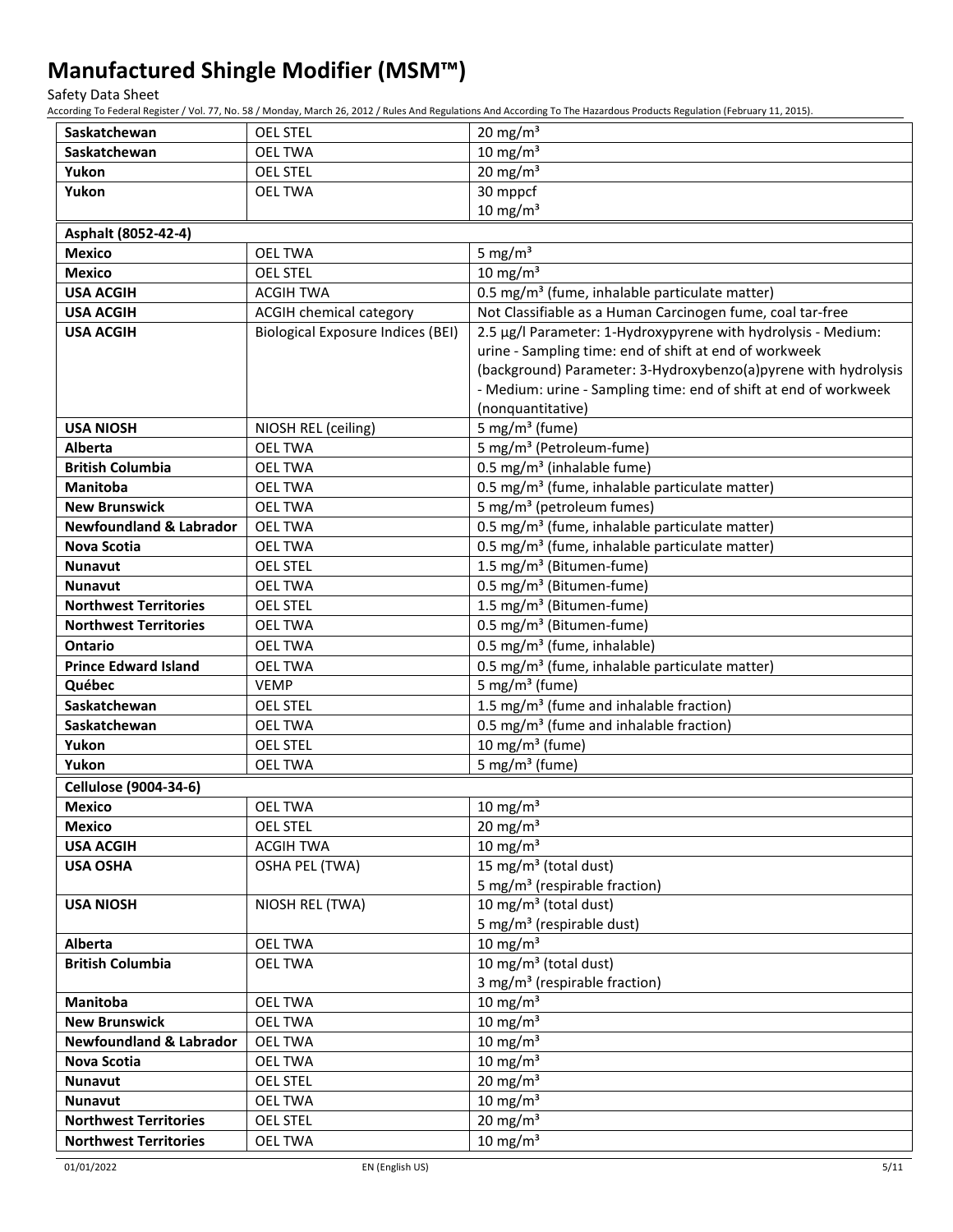Safety Data Sheet

According To Federal Register / Vol. 77, No. 58 / Monday, March 26, 2012 / Rules And Regulations And According To The Hazardous Products Regulation (February 11, 2015).

| <b>Ontario</b>                       | <b>OEL TWA</b>                 | 10 mg/m $3$                                                                    |
|--------------------------------------|--------------------------------|--------------------------------------------------------------------------------|
| <b>Prince Edward Island</b>          | <b>OEL TWA</b>                 | $10 \text{ mg/m}^3$                                                            |
| Québec                               | <b>VEMP</b>                    | 10 mg/m <sup>3</sup> (paper fibres-total dust)                                 |
| Saskatchewan                         | <b>OEL STEL</b>                | $20 \text{ mg/m}^3$                                                            |
| Saskatchewan                         | <b>OEL TWA</b>                 | 10 mg/m $3$                                                                    |
| Yukon                                | <b>OEL STEL</b>                | $20 \text{ mg/m}^3$                                                            |
| Yukon                                | <b>OEL TWA</b>                 | 30 mppcf                                                                       |
|                                      |                                | $10 \text{ mg/m}^3$                                                            |
| Glass, oxide, chemicals (65997-17-3) |                                |                                                                                |
| <b>USA OSHA</b>                      | OSHA PEL (TWA)                 | 15 mg/m <sup>3</sup> total dust, 5 mg/m3, respirable fraction 8 hr             |
| <b>USA NIOSH</b>                     | NIOSH REL (TWA)                | 3 fibers/cm <sup>3</sup> (fibers ≤3.5 µm in diameter & ≥10µm in length)        |
|                                      |                                | TWA 5 mg/m <sup>3</sup> (total)                                                |
| Yukon                                | <b>OEL TWA</b>                 | 30 mppcf (dust or fibrous)                                                     |
|                                      |                                | 10 mg/m <sup>3</sup> (dust or fibrous)                                         |
| Quartz (14808-60-7)                  |                                |                                                                                |
| <b>Mexico</b>                        | <b>OEL TWA</b>                 | 0.1 mg/m <sup>3</sup> (respirable fraction)                                    |
| <b>USA ACGIH</b>                     | <b>ACGIH TWA</b>               | 0.025 mg/m <sup>3</sup> (respirable particulate matter)                        |
| <b>USA ACGIH</b>                     | <b>ACGIH chemical category</b> | A2 - Suspected Human Carcinogen                                                |
| <b>USA OSHA</b>                      | OSHA PEL (TWA) [1]             | 50 μg/m <sup>3</sup> (Respirable crystalline silica)                           |
| <b>USA OSHA</b>                      | OSHA PEL (TWA) [2]             | (250)/(%SiO2+5) mppcf TWA (respirable fraction) (10)/(%SiO2+2)                 |
|                                      |                                | mg/m <sub>3</sub> TWA (respirable fraction) (For any operations or sectors for |
|                                      |                                | which the respirable crystalline silica standard, 1910.1053, is                |
|                                      |                                | stayed or otherwise not in effect, See 20 CFR 1910.1000 TABLE Z-3)             |
| <b>USA NIOSH</b>                     | NIOSH REL (TWA)                | 0.05 mg/m <sup>3</sup> (respirable dust)                                       |
| <b>USA IDLH</b>                      | US IDLH                        | 50 mg/m <sup>3</sup> (respirable dust)                                         |
| <b>Alberta</b>                       | <b>OEL TWA</b>                 | 0.025 mg/m <sup>3</sup> (respirable particulate)                               |
| <b>British Columbia</b>              | <b>OEL TWA</b>                 | 0.025 mg/m <sup>3</sup> (respirable)                                           |
| <b>Manitoba</b>                      | <b>OEL TWA</b>                 | 0.025 mg/m <sup>3</sup> (respirable particulate matter)                        |
| <b>New Brunswick</b>                 | <b>OEL TWA</b>                 | 0.1 mg/m <sup>3</sup> (respirable fraction)                                    |
| <b>Newfoundland &amp; Labrador</b>   | <b>OEL TWA</b>                 | 0.025 mg/m <sup>3</sup> (respirable particulate matter)                        |
| <b>Nova Scotia</b>                   | <b>OEL TWA</b>                 | 0.025 mg/m <sup>3</sup> (respirable particulate matter)                        |
| <b>Nunavut</b>                       | <b>OEL TWA</b>                 | 0.05 mg/m <sup>3</sup> (respirable fraction)                                   |
| <b>Northwest Territories</b>         | <b>OEL TWA</b>                 | 0.05 mg/m <sup>3</sup> (respirable fraction)                                   |
| <b>Ontario</b>                       | <b>OEL TWA</b>                 | 0.1 mg/m <sup>3</sup> (designated substances regulation-respirable)            |
| <b>Prince Edward Island</b>          | <b>OEL TWA</b>                 | 0.025 mg/m <sup>3</sup> (respirable particulate matter)                        |
| Québec                               | <b>VEMP</b>                    | $0.1$ mg/m <sup>3</sup> (respirable dust)                                      |
| Saskatchewan                         | <b>OEL TWA</b>                 | 0.05 mg/m <sup>3</sup> (respirable fraction (Silica - crystalline (Trydimite   |
|                                      |                                | removed))                                                                      |
| Yukon                                | <b>OEL TWA</b>                 | 300 particle/mL (Silica - Quartz, crystalline)                                 |

### **8.2. Exposure Controls**

**Appropriate Engineering Controls:** Ensure adequate ventilation, especially in confined areas. Ensure all national/local regulations are observed. Proper grounding procedures to avoid static electricity should be followed. Suitable eye/body wash equipment should be available in the vicinity of any potential exposure. Use explosion-proof equipment. Use local exhaust or general dilution ventilation or other suppression methods to maintain dust levels below exposure limits. Power equipment should be equipped with proper dust collection devices. It is recommended that all dust control equipment such as local exhaust ventilation and material transport systems involved in handling of this product contain explosion relief vents or an explosion suppression system or an oxygen-deficient environment.

**Personal Protective Equipment:** Gloves. Protective clothing. Protective goggles. Insufficient ventilation: wear respiratory protection.

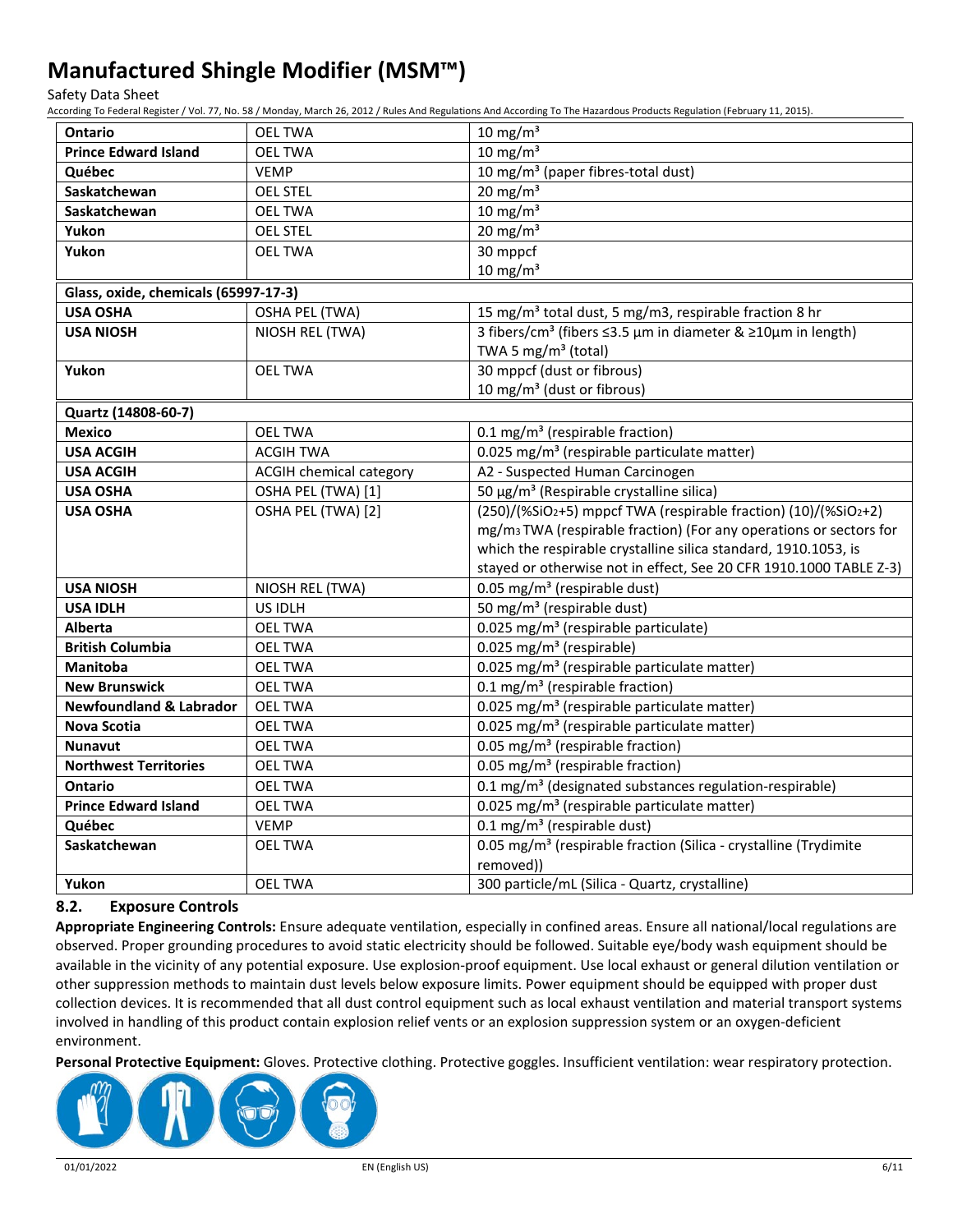Safety Data Sheet

According To Federal Register / Vol. 77, No. 58 / Monday, March 26, 2012 / Rules And Regulations And According To The Hazardous Products Regulation (February 11, 2015).

**Materials for Protective Clothing:** Chemically resistant materials and fabrics.

**Hand Protection:** Wear protective gloves.

**Eye and Face Protection:** Chemical safety goggles or safety glasses.

**Skin and Body Protection:** Wear suitable protective clothing.

**Respiratory Protection:** If exposure limits are exceeded or irritation is experienced, NIOSH-approved respiratory protection should be worn. In case of inadequate ventilation, oxygen deficient atmosphere, or where exposure levels are not known wear approved respiratory protection.

**Other Information:** When using, do not eat, drink or smoke.

#### **SECTION 9: PHYSICAL AND CHEMICAL PROPERTIES**

#### **9.1. Information on Basic Physical and Chemical Properties**

| <b>Physical State</b>                         | Solid                             |
|-----------------------------------------------|-----------------------------------|
| Appearance                                    | Dark Pieces With Granular Surface |
| Odor                                          | Slight Petroleum Odor             |
| <b>Odor Threshold</b>                         | Not available                     |
| рH                                            | Not available                     |
| <b>Evaporation Rate</b>                       | Not available                     |
| <b>Melting Point</b>                          | Not available                     |
| <b>Freezing Point</b>                         | Not available                     |
| <b>Boiling Point</b>                          | > 1000 °C (> 1832 °F)             |
| <b>Flash Point</b>                            | Not available                     |
| <b>Auto-ignition Temperature</b>              | Not available                     |
| <b>Decomposition Temperature</b>              | Not available                     |
| Flammability (solid, gas)                     | Not available                     |
| <b>Lower Flammable Limit</b>                  | Not available                     |
| <b>Upper Flammable Limit</b>                  | Not available                     |
| <b>Vapor Pressure</b>                         | Not available                     |
| <b>Relative Vapor Density at 20°C</b>         | Not available                     |
| <b>Relative Density</b>                       | Not available                     |
| <b>Specific Gravity</b>                       | Not available                     |
| Solubility                                    | Insoluble                         |
| <b>Partition Coefficient: N-Octanol/Water</b> | Not available                     |
| <b>Viscosity</b>                              | Not available                     |

### **SECTION 10: STABILITY AND REACTIVITY**

**10.1. Reactivity:** Hazardous reactions will not occur under normal conditions.

- **10.2. Chemical Stability:** Stable under recommended handling and storage conditions (see Section 7).
- **10.3. Possibility of Hazardous Reactions:** Hazardous polymerization will not occur.

**10.4. Conditions to Avoid:** Incompatible materials.

**10.5. Incompatible Materials:** Strong acids, strong bases, strong oxidizers. Dissolves in hydrofluoric acid, producing corrosive silicon tetrafluoride gas.

**10.6. Hazardous Decomposition Products:** None expected under normal conditions of use.

#### **SECTION 11: TOXICOLOGICAL INFORMATION**

**11.1. Information on Toxicological Effects - Product**

**Acute Toxicity (Oral):** Not classified

**Acute Toxicity (Dermal):** Not classified

**Acute Toxicity (Inhalation):** Not classified

**LD50 and LC50 Data:** Not available

**Skin Corrosion/Irritation:** Not classified

**Eye Damage/Irritation:** Not classified

**Respiratory or Skin Sensitization:** Not classified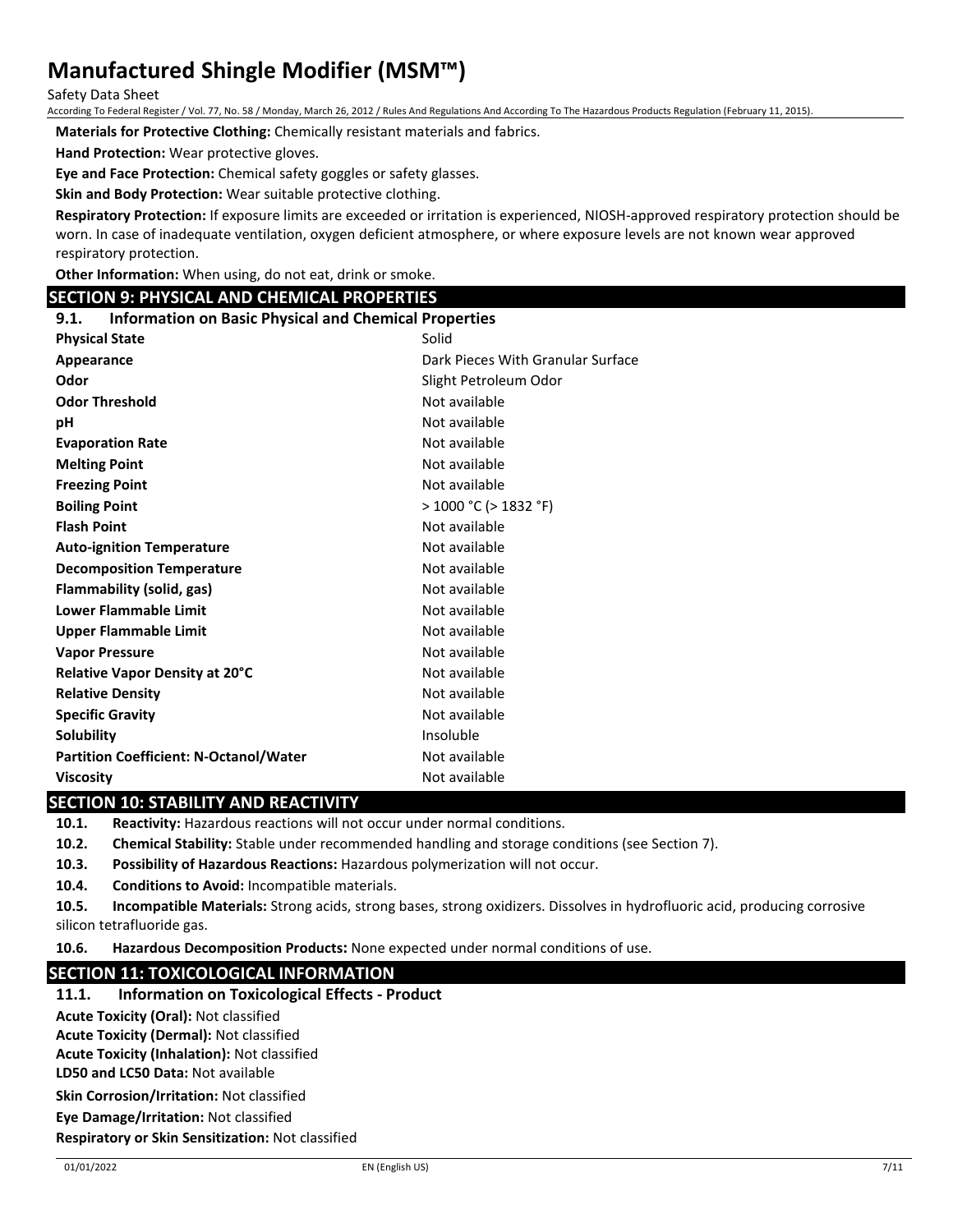Safety Data Sheet

According To Federal Register / Vol. 77, No. 58 / Monday, March 26, 2012 / Rules And Regulations And According To The Hazardous Products Regulation (February 11, 2015).

**Germ Cell Mutagenicity:** Not classified

**Carcinogenicity:** May cause cancer (Inhalation).

**Specific Target Organ Toxicity (Repeated Exposure):** Causes damage to organs (lung/respiratory system) through prolonged or repeated exposure (Inhalation).

**Reproductive Toxicity:** Not classified

**Specific Target Organ Toxicity (Single Exposure):** Not classified

**Aspiration Hazard:** Not classified

**Symptoms/Injuries After Inhalation:** Dust may be harmful or cause irritation. Some studies show that exposure to respirable crystalline silica (without silicosis) or that the disease silicosis may be associated with the increased incidence of several autoimmune disorders such as scleroderma (thickening of the skin), systemic lupus erythematosus, rheumatoid arthritis and diseases affecting the kidneys. Silicosis increases the risk of tuberculosis. Some studies show an increased incidence of chronic kidney disease and end-stage renal disease in workers exposed to respirable crystalline silica.

**Symptoms/Injuries After Skin Contact:** Direct contact may cause irritation by mechanical abrasion.

**Symptoms/Injuries After Eye Contact:** May cause slight irritation to eyes.

**Symptoms/Injuries After Ingestion:** Ingestion may cause adverse effects.

**Chronic Symptoms:** Long term exposure to respirable crystalline silica results in a significant risk of developing silicosis and other nonmalignant respiratory disease, lung cancer, kidney effects, and immune system effects.

#### **11.2. Information on Toxicological Effects - Ingredient(s)**

**LD50 and LC50 Data:**

| Asphalt (8052-42-4)                              |                                                |
|--------------------------------------------------|------------------------------------------------|
| LD50 Oral Rat                                    | > 5000 mg/kg                                   |
| <b>LD50 Dermal Rabbit</b>                        | > 2000 mg/kg                                   |
| <b>LC50 Inhalation Rat</b>                       | $> 94.4$ mg/m <sup>3</sup>                     |
| Cellulose (9004-34-6)                            |                                                |
| LD50 Oral Rat                                    | > 5000 mg/kg                                   |
| <b>LD50 Dermal Rabbit</b>                        | > 2000 mg/kg                                   |
| <b>LC50 Inhalation Rat</b>                       | > 5800 mg/m <sup>3</sup> (Exposure time: 4 h)  |
| Quartz (14808-60-7)                              |                                                |
| LD50 Oral Rat                                    | > 5000 mg/kg                                   |
| <b>LD50 Dermal Rat</b>                           | > 5000 mg/kg                                   |
| Asphalt (8052-42-4)                              |                                                |
| <b>IARC Group</b>                                | 2B                                             |
| <b>OSHA Hazard Communication Carcinogen List</b> | In OSHA Hazard Communication Carcinogen list.  |
| Glass, oxide, chemicals (65997-17-3)             |                                                |
| <b>IARC Group</b>                                | 2B                                             |
| <b>National Toxicology Program (NTP) Status</b>  | Reasonably anticipated to be Human Carcinogen. |
| Quartz (14808-60-7)                              |                                                |
| <b>IARC Group</b>                                | $\mathbf{1}$                                   |
| <b>National Toxicology Program (NTP) Status</b>  | Known Human Carcinogens.                       |
| <b>OSHA Hazard Communication Carcinogen List</b> | In OSHA Hazard Communication Carcinogen list.  |
|                                                  |                                                |

## **SECTION 12: ECOLOGICAL INFORMATION**

**12.1. Toxicity**

**Ecology - General:** Not classified.

| Hydrogen sulfide (7783-06-4) |                                                                                 |  |
|------------------------------|---------------------------------------------------------------------------------|--|
| LC50 Fish 1                  | 0.0448 mg/l (Exposure time: 96 h - Species: Lepomis macrochirus [flow-through]) |  |
| LC50 Fish 2                  | 0.016 mg/l (Exposure time: 96 h - Species: Pimephales promelas [flow-through])  |  |
| 12 J                         | Dorrictones and Docradobility                                                   |  |

#### a Degradability

| Manufactured Shingle Modifier (MSM™) |  |  |
|--------------------------------------|--|--|
|                                      |  |  |

| Persistence and Degradability |
|-------------------------------|
|                               |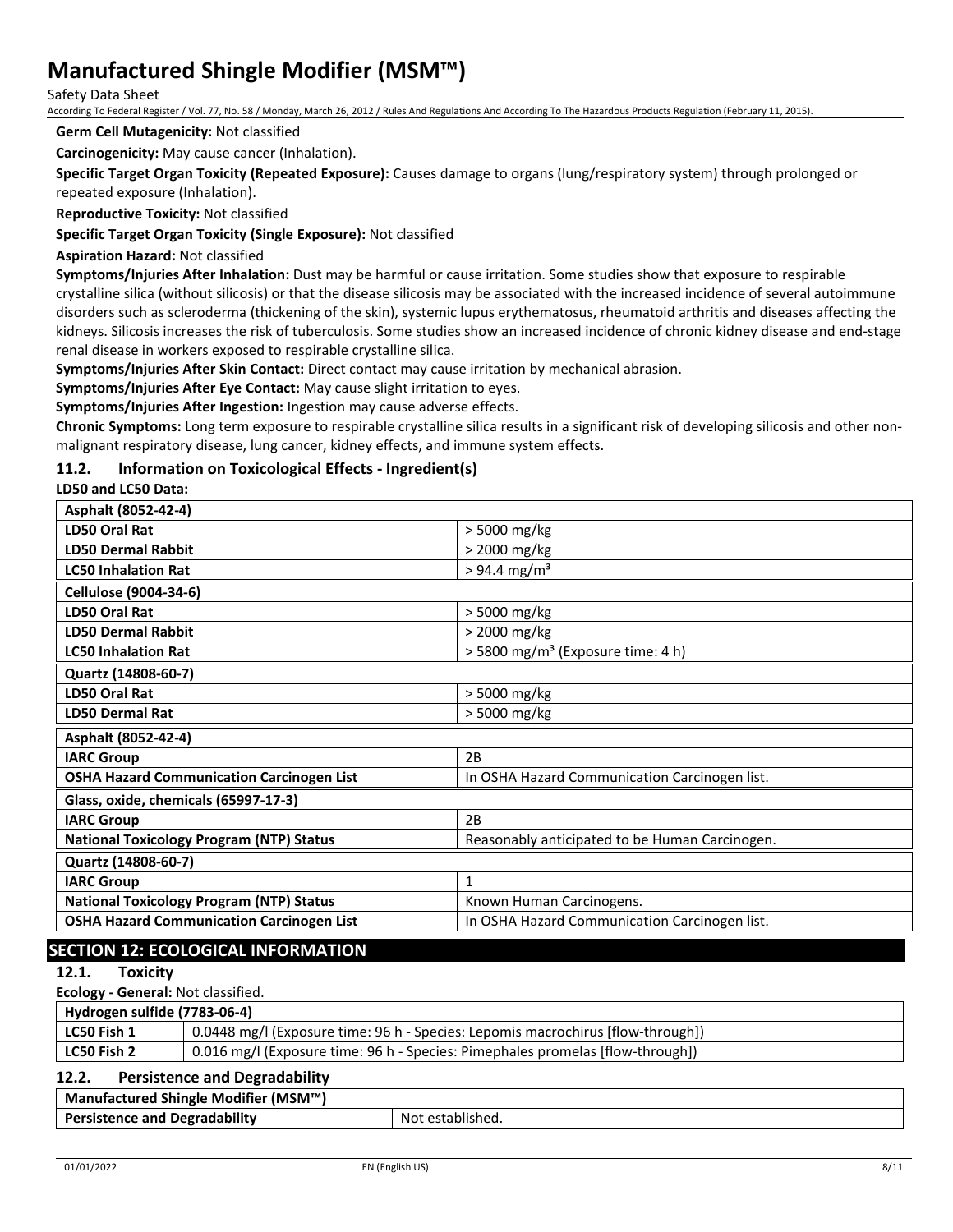Safety Data Sheet

According To Federal Register / Vol. 77, No. 58 / Monday, March 26, 2012 / Rules And Regulations And According To The Hazardous Products Regulation (February 11, 2015).

| 12.3.<br><b>Bioaccumulative Potential</b>                                                                    |                                                                                                                                                                                          |
|--------------------------------------------------------------------------------------------------------------|------------------------------------------------------------------------------------------------------------------------------------------------------------------------------------------|
| Manufactured Shingle Modifier (MSM™)                                                                         |                                                                                                                                                                                          |
| <b>Bioaccumulative Potential</b>                                                                             | Not established.                                                                                                                                                                         |
| Asphalt (8052-42-4)                                                                                          |                                                                                                                                                                                          |
| <b>BCF Fish 1</b>                                                                                            | (no bioaccumulation expected)                                                                                                                                                            |
| Log Pow                                                                                                      | > 6                                                                                                                                                                                      |
| Hydrogen sulfide (7783-06-4)                                                                                 |                                                                                                                                                                                          |
| <b>BCF Fish 1</b>                                                                                            | (no bioaccumulation expected)                                                                                                                                                            |
| Partition coefficient n-octanol/water (Log Pow)                                                              | 0.45 (at 25 °C)                                                                                                                                                                          |
| 12.4.<br><b>Mobility in Soil</b>                                                                             |                                                                                                                                                                                          |
| Not available                                                                                                |                                                                                                                                                                                          |
| <b>Other Adverse Effects</b><br>12.5.                                                                        |                                                                                                                                                                                          |
| <b>Other Information:</b> Avoid release to the environment.                                                  |                                                                                                                                                                                          |
| <b>SECTION 13: DISPOSAL CONSIDERATIONS</b>                                                                   |                                                                                                                                                                                          |
| Waste treatment methods<br>13.1.                                                                             |                                                                                                                                                                                          |
|                                                                                                              | Waste Disposal Recommendations: Dispose of waste material in accordance with all local, regional, national, provincial, territorial                                                      |
| and international regulations.                                                                               |                                                                                                                                                                                          |
|                                                                                                              | Additional Information: Container may remain hazardous when empty. Continue to observe all precautions.                                                                                  |
| <b>SECTION 14: TRANSPORT INFORMATION</b>                                                                     |                                                                                                                                                                                          |
|                                                                                                              | The shipping description(s) stated herein were prepared in accordance with certain assumptions at the time the SDS was authored,                                                         |
|                                                                                                              | and can vary based on a number of variables that may or may not have been known at the time the SDS was issued.                                                                          |
| 14.1.<br>In Accordance with DOT                                                                              | Not regulated for transport                                                                                                                                                              |
| In Accordance with IMDG<br>14.2.                                                                             | Not regulated for transport                                                                                                                                                              |
| 14.3.<br>In Accordance with IATA                                                                             |                                                                                                                                                                                          |
| 14.4.<br>In Accordance with TDG                                                                              | Not regulated for transport<br>Not regulated for transport                                                                                                                               |
|                                                                                                              |                                                                                                                                                                                          |
|                                                                                                              |                                                                                                                                                                                          |
| <b>SECTION 15: REGULATORY INFORMATION</b>                                                                    |                                                                                                                                                                                          |
| <b>US Federal Regulations</b><br>15.1.                                                                       |                                                                                                                                                                                          |
| Manufactured Shingle Modifier (MSM™)                                                                         |                                                                                                                                                                                          |
| <b>SARA Section 311/312 Hazard Classes</b>                                                                   | Health hazard - Specific target organ toxicity (single or repeated                                                                                                                       |
|                                                                                                              | exposure)                                                                                                                                                                                |
|                                                                                                              | Health hazard - Carcinogenicity                                                                                                                                                          |
|                                                                                                              | Physical hazard - Combustible dust                                                                                                                                                       |
| Carbonic acid, magnesium salt (1:1) (546-93-0)                                                               |                                                                                                                                                                                          |
| Listed on the United States TSCA (Toxic Substances Control Act) inventory                                    |                                                                                                                                                                                          |
| Limestone (1317-65-3)                                                                                        |                                                                                                                                                                                          |
| Listed on the United States TSCA (Toxic Substances Control Act) inventory                                    |                                                                                                                                                                                          |
| Asphalt (8052-42-4)                                                                                          |                                                                                                                                                                                          |
| Listed on the United States TSCA (Toxic Substances Control Act) inventory                                    |                                                                                                                                                                                          |
| Cellulose (9004-34-6)                                                                                        |                                                                                                                                                                                          |
|                                                                                                              |                                                                                                                                                                                          |
| Listed on the United States TSCA (Toxic Substances Control Act) inventory<br><b>EPA TSCA Regulatory Flag</b> |                                                                                                                                                                                          |
|                                                                                                              | XU - XU - indicates a substance exempt from reporting under Chemical Data Reporting Rule<br>(formerly the Inventory Update Reporting Rule), i.e., Partial Updating of the TSCA Inventory |
|                                                                                                              | Data Base Production and Site Reports (40 CFR 711).                                                                                                                                      |
| Glass, oxide, chemicals (65997-17-3)                                                                         |                                                                                                                                                                                          |
| Listed on the United States TSCA (Toxic Substances Control Act) inventory                                    |                                                                                                                                                                                          |
| Quartz (14808-60-7)                                                                                          |                                                                                                                                                                                          |
| Listed on the United States TSCA (Toxic Substances Control Act) inventory                                    |                                                                                                                                                                                          |
|                                                                                                              |                                                                                                                                                                                          |
| Hydrogen Sulfide (7783-06-4)<br>Listed on the United States TSCA (Toxic Substances Control Act) inventory    |                                                                                                                                                                                          |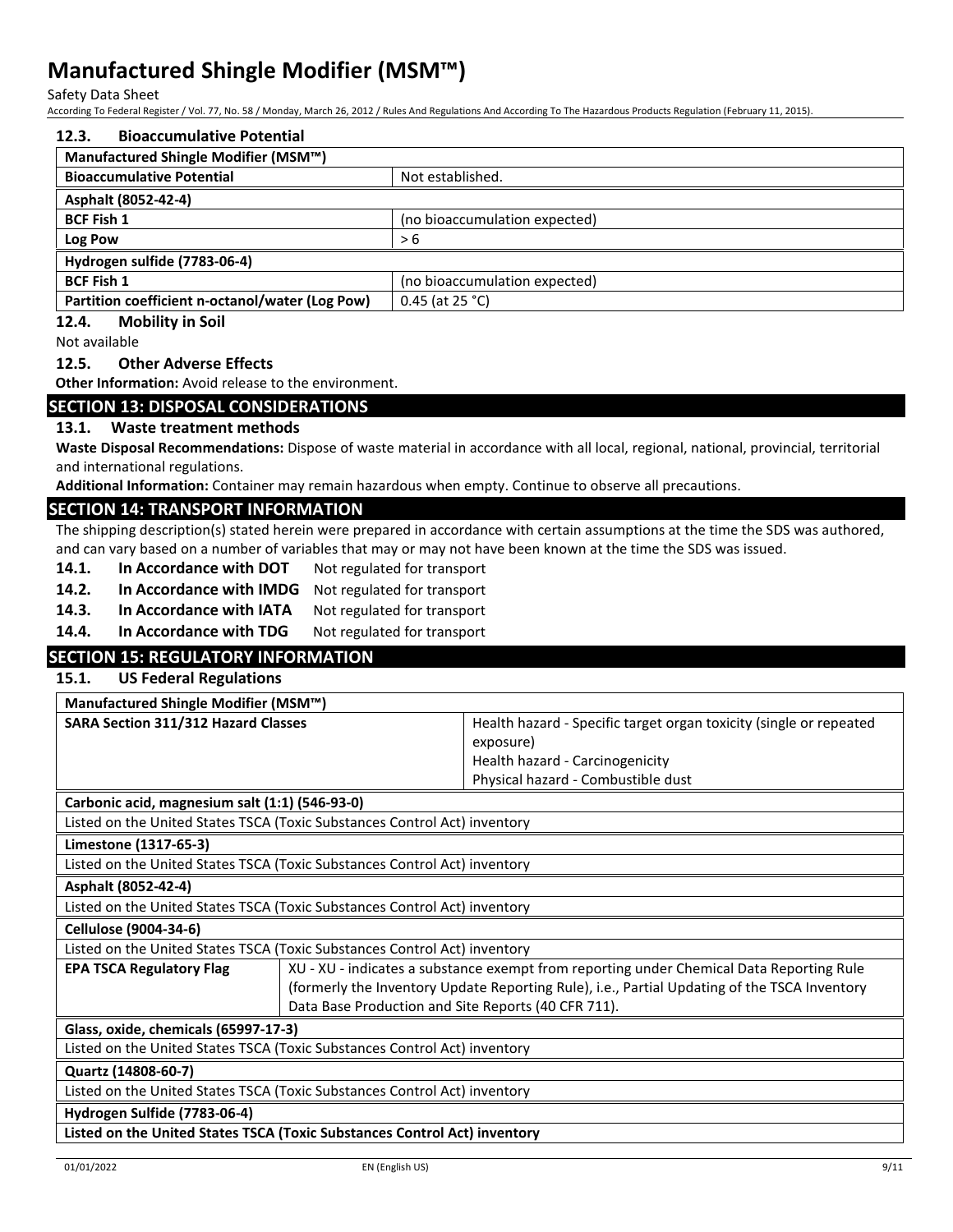Safety Data Sheet

According To Federal Register / Vol. 77, No. 58 / Monday, March 26, 2012 / Rules And Regulations And According To The Hazardous Products Regulation (February 11, 2015).

| Listed on the United States SARA Section 302                        |        |
|---------------------------------------------------------------------|--------|
| Subject to reporting requirements of United States SARA Section 313 |        |
| <b>CERCLA RO</b>                                                    | 100 lb |
| <b>SARA Section 302 Threshold Planning Quantity (TPQ)</b>           | 500 lb |
| <b>SARA Section 313 - Emission Reporting</b>                        | 1 %    |

### **15.2. US State Regulations**

| Quartz (14808-60-7)                                                   |                                                                             |  |
|-----------------------------------------------------------------------|-----------------------------------------------------------------------------|--|
| U.S. - California - Proposition 65 - Carcinogens List                 | <b>WARNING:</b> This product can expose you to Bitumens, extracts of steam- |  |
|                                                                       | refined and air refined, which is known to the State of California to cause |  |
|                                                                       | cancer. For more information go to www.P65Warnings.ca.gov.                  |  |
| Carbonic acid, magnesium salt (1:1) (546-93-0)                        |                                                                             |  |
| U.S. - Massachusetts - Right To Know List                             |                                                                             |  |
| U.S. - New Jersey - Right to Know Hazardous Substance List            |                                                                             |  |
| Limestone (1317-65-3)                                                 |                                                                             |  |
| U.S. - Massachusetts - Right To Know List                             |                                                                             |  |
| U.S. - New Jersey - Right to Know Hazardous Substance List            |                                                                             |  |
| U.S. - Pennsylvania - RTK (Right to Know) List                        |                                                                             |  |
| Asphalt (8052-42-4)                                                   |                                                                             |  |
| U.S. - Massachusetts - Right To Know List                             |                                                                             |  |
| U.S. - New Jersey - Right to Know Hazardous Substance List            |                                                                             |  |
| U.S. - Pennsylvania - RTK (Right to Know) List                        |                                                                             |  |
| <b>Cellulose (9004-34-6)</b>                                          |                                                                             |  |
| U.S. - Massachusetts - Right To Know List                             |                                                                             |  |
| U.S. - New Jersey - Right to Know Hazardous Substance List            |                                                                             |  |
| U.S. - Pennsylvania - RTK (Right to Know) List                        |                                                                             |  |
| Quartz (14808-60-7)                                                   |                                                                             |  |
| U.S. - Massachusetts - Right To Know List                             |                                                                             |  |
| U.S. - New Jersey - Right to Know Hazardous Substance List            |                                                                             |  |
| U.S. - Pennsylvania - RTK (Right to Know) List                        |                                                                             |  |
| Hydrogen Sulfide (7783-06-4)                                          |                                                                             |  |
| U.S. - New Jersey - Right to Know Hazardous Substance List            |                                                                             |  |
| U.S. - Pennsylvania - RTK (Right to Know) List                        |                                                                             |  |
| U.S. - Massachusetts - Right To Know List                             |                                                                             |  |
| U.S. - Pennsylvania - RTK (Right to Know) - Environmental Hazard List |                                                                             |  |
| <b>Canadian Regulations</b><br>15.3.                                  |                                                                             |  |
| Carbonic acid, magnesium salt (1:1) (546-93-0)                        |                                                                             |  |
| Listed on the Canadian DSL (Domestic Substances List)                 |                                                                             |  |
| Limestone (1317-65-3)                                                 |                                                                             |  |
| Listed on the Canadian NDSL (Non-Domestic Substances List)            |                                                                             |  |
| Asphalt (8052-42-4)                                                   |                                                                             |  |
| Listed on the Canadian DSL (Domestic Substances List)                 |                                                                             |  |
| <b>Cellulose (9004-34-6)</b>                                          |                                                                             |  |
| Listed on the Canadian DSL (Domestic Substances List)                 |                                                                             |  |
| Glass, oxide, chemicals (65997-17-3)                                  |                                                                             |  |
| Listed on the Canadian DSL (Domestic Substances List)                 |                                                                             |  |
| Quartz (14808-60-7)                                                   |                                                                             |  |
| Listed on the Canadian DSL (Domestic Substances List)                 |                                                                             |  |
| Hydrogen Sulfide (7783-06-4)                                          |                                                                             |  |
| Listed on the Canadian DSL (Domestic Substances List)                 |                                                                             |  |